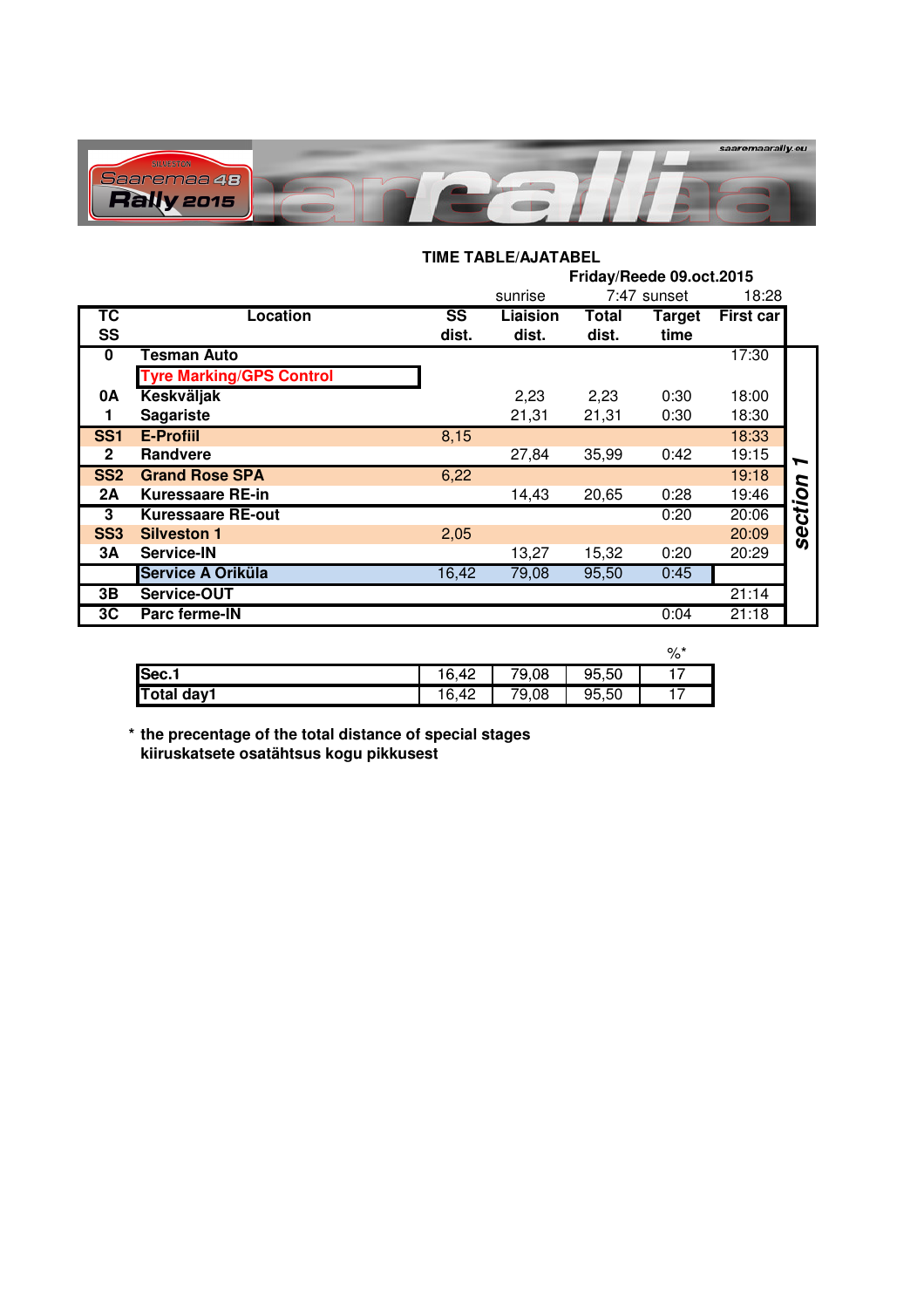

| <b>TIME TABLE/AJATABEL</b> |                                                        |                        |          |              |               |                              |                           |
|----------------------------|--------------------------------------------------------|------------------------|----------|--------------|---------------|------------------------------|---------------------------|
|                            |                                                        |                        |          |              |               | Saturday/Laupäev 10.oct.2015 |                           |
|                            |                                                        | 7:49 sunset<br>sunrise |          |              |               |                              |                           |
| ТC                         | <b>Location</b>                                        | $\overline{\text{SS}}$ | Liaision | <b>Total</b> | <b>Target</b> | <b>First car</b>             |                           |
| <b>SS</b>                  |                                                        | dist.                  | dist.    | dist.        | time          |                              |                           |
|                            | All cars must be returned to Parc Ferme no latern than |                        |          |              |               | 8:00:00                      |                           |
| 3D                         | <b>Parc Ferme-OUT/Service-IN</b>                       |                        |          |              |               | 8:30                         |                           |
|                            | Service B Oriküla                                      |                        |          |              | 0:15          |                              |                           |
| 3E                         | Service-OUT                                            |                        |          |              |               | 8:45                         |                           |
| <b>RZ1</b>                 | <b>Tyre marking/Refuel Zone</b>                        | 16,58                  | 52,16    | 68,74        |               |                              |                           |
|                            | <b>Distance to next refuel</b>                         |                        |          |              |               |                              | $\boldsymbol{\mathsf{N}}$ |
| $\overline{4}$             | Kaugatuma                                              |                        | 27,43    | 27,43        | 0:30          | 9:15                         |                           |
| <b>SS4</b>                 | <b>Alexela</b>                                         | 10,23                  |          |              |               | 9:18                         | section                   |
| 5                          | Tõnuma                                                 |                        | 7,41     | 17,64        | 0:25          | 9:43                         |                           |
| <b>SS5</b>                 | <b>Nordauto</b>                                        | 6,35                   |          |              |               | 9:46                         |                           |
| RZ <sub>2</sub>            | <b>Remote Refuel Zone</b>                              | 23,00                  | 45,83    | 68,83        |               |                              |                           |
|                            | <b>Distance to next refuel</b>                         |                        |          |              |               |                              |                           |
| 6                          | <b>Undva</b>                                           |                        | 34,71    | 41,06        | 0:55          | 10:41                        |                           |
| <b>SS6</b>                 | <b>Mobil Super 1</b>                                   | 23,00                  |          |              |               | 10:44                        |                           |
| 6A                         | <b>Regroup&amp;Technical Zone-IN</b>                   |                        | 28,44    | 51,44        | 0:58          | 11:42                        |                           |
| 6B                         | Regroup&Technical Zone-OUT/Service-IN                  |                        |          |              | 0:20          | 12:02                        |                           |
|                            | Service C Oriküla                                      | 39,58                  | 97,99    | 137,57       | 0:30          |                              |                           |
| 6C                         | Service-OUT                                            |                        |          |              |               | 12:32                        |                           |
| <b>RZ3</b>                 | <b>Tyre marking/Refuel Zone</b>                        | 29,41                  | 79,53    | 108,94       |               |                              | S                         |
|                            | <b>Distance to next refuel</b>                         |                        |          |              |               |                              |                           |
| $\overline{7}$             | Varpe                                                  |                        | 22,48    | 22,48        | 0:25          | 12:57                        |                           |
| <b>SS7</b>                 | <b>Cramo</b>                                           | 6,41                   |          |              |               | 13:00                        | section                   |
| 8                          | Undva                                                  |                        | 28,61    | 35,02        | 0:44          | 13:44                        |                           |
| <b>SS8</b>                 | <b>Mobil Super 2</b>                                   | 23,00                  |          |              |               | 13:47                        |                           |
| <b>8A</b>                  | <b>Regroup&amp;Technical Zone-IN</b>                   |                        | 28,44    | 51,44        | 0:55          | 14:42                        |                           |

|                  |       |       |                   | %*        |
|------------------|-------|-------|-------------------|-----------|
| <b>Section 2</b> | 39,58 | 97,99 | -57<br>127<br>، ب | 29        |
| <b>Section 3</b> | 29,41 | 79,53 | 108,94            | דמ<br>، ے |

**\* the precentage of the total distance of special stages kiiruskatsete osatähtsus kogu pikkusest**